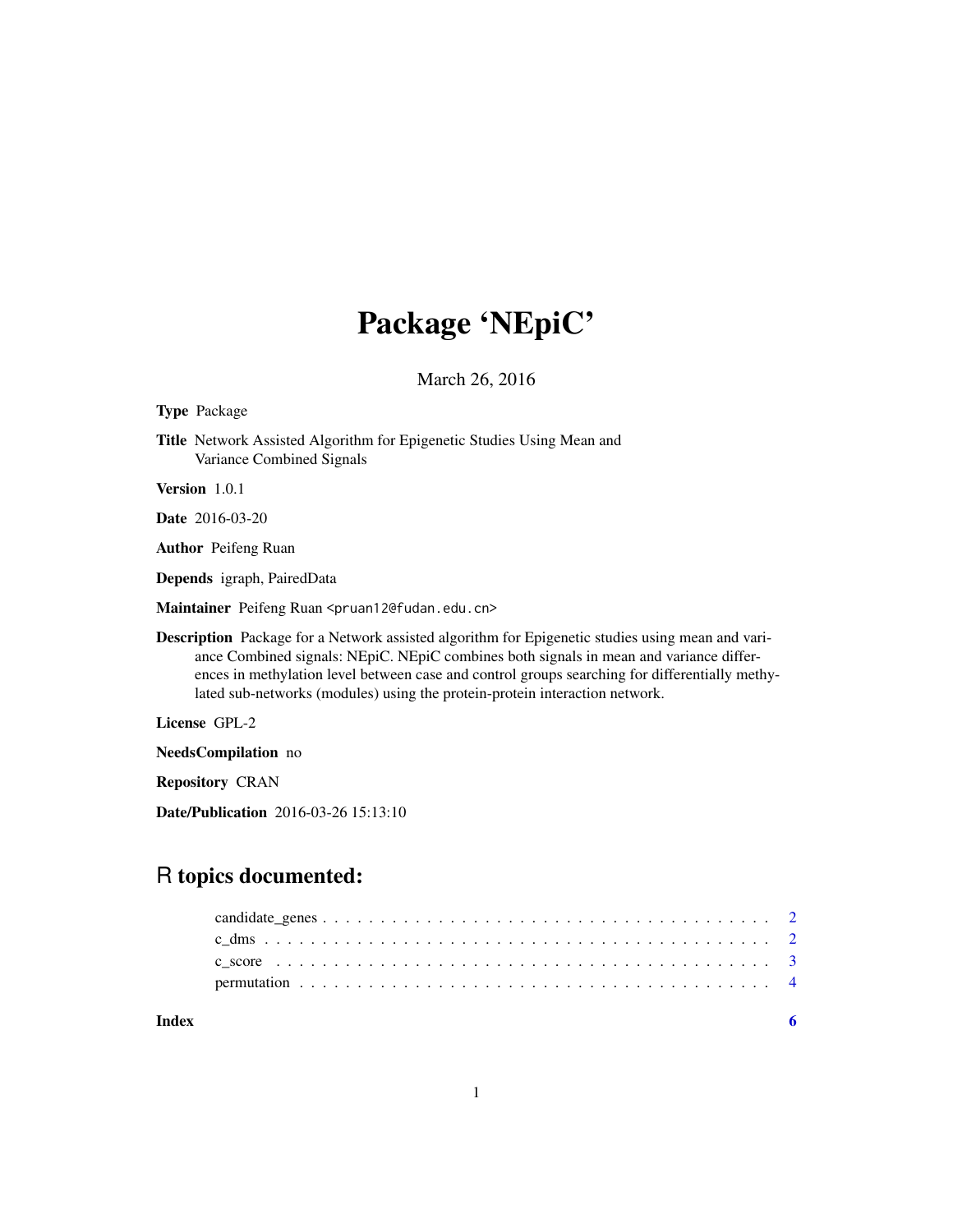<span id="page-1-0"></span>

#### Description

Chosing genes in top ranked modules as candidate genes for outcomes. Further prioritized candidate genes can be chosen based on percentages selected by top ranked modules selected if prioritizing = T.

#### Usage

candidate\_genes(res, pct = 0.01, prioritizing)

#### Arguments

| res          | The result for c dms.                                                                                                                                                                   |
|--------------|-----------------------------------------------------------------------------------------------------------------------------------------------------------------------------------------|
| pct          | A float which determines the number of candidate genes. For example, if pct is<br>0.01 as default setting, the genes in top 1 percent modules will be chosen as the<br>candidate genes. |
| prioritizing | To further prioritize the candidate genes or not.                                                                                                                                       |

#### Value

A list for candidate genes or prioritized candidate genes.

#### References

NEpiC: a Network-assisted algorithm for Epigenetic studies using mean and variance Combined signals Peifeng Ruan, Jing Shen, Regina M. Santella, Shuigeng Zhou, Shuang Wang.(2015)

#### Examples

# candidate\_genes(res, pct = 0.01, prioritizing = T)

c\_dms *Combined signals dense modules searching algorithm.*

#### Description

c\_dms uses the combined signals in both mean and variance differences in methylation measures between case and control groups to search for differentially methylated sub-networks (modules) using a protein-protein interaction (PPI) network. It returns ordered dense modules.

#### Usage

```
c_{\text{dms}}(network, gene2weight, d = 1, r = 0.1)
```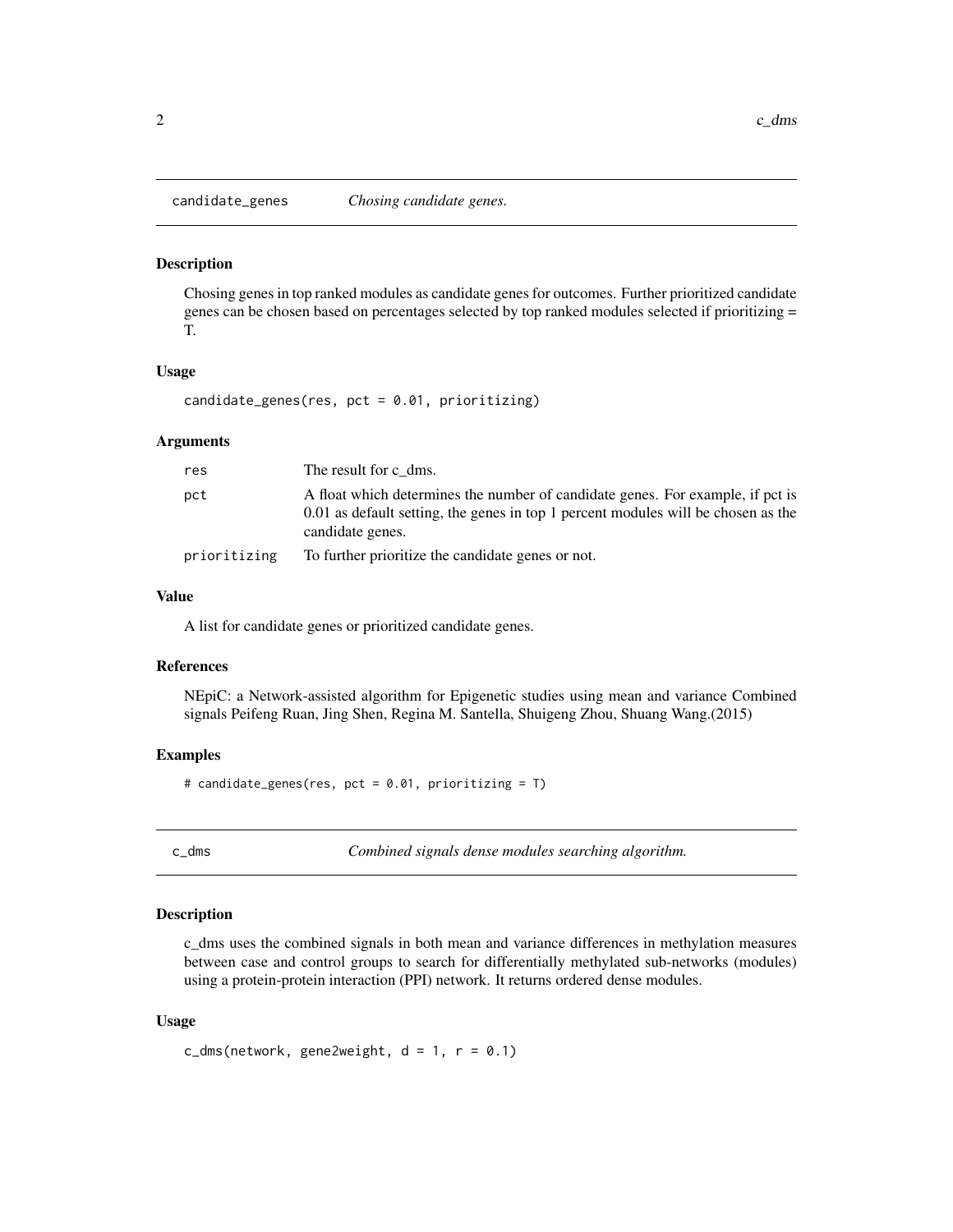#### <span id="page-2-0"></span> $c$ \_score  $\overline{3}$

#### Arguments

| network     | A dataframe describing the edges of s PPI network. Two columns are needed in<br>this dataset: interactor A and interactor B.                                                                                                                                              |
|-------------|---------------------------------------------------------------------------------------------------------------------------------------------------------------------------------------------------------------------------------------------------------------------------|
| gene2weight | A dataframe describing combined gene-level scores. The first column of this<br>dataframe, named 'gene', contains the gene names, which should use the same<br>annotation as those used in the network. The second column 'weight' contains<br>gene-level combined scores. |
| d           | An integer determining the order of neighbour genes to be searched in NEpiC<br>algorithm. We suggest to set $d=1$ for NEpiC.                                                                                                                                              |
|             | A number determining the threshold for including a new gene into the module.                                                                                                                                                                                              |

#### Value

A list containing several statistics for modules, including genes in modules, module scores before and after normalization.

#### References

Peifeng Ruan, Jing Shen, Regina M. Santella, Shuigeng Zhou, Shuang Wang.(2015). NEpiC: a Network-assisted algorithm for Epigenetic studies using mean and variance Combined signals. Peilin Jia, Siyuan Zheng, Jirong Rong, Wei Zheng, Zhongming Zhao. (2011) Bioformatics. dmG-WAS: dense module searching for genome-wide association studies in protein-protein interaction networks.

#### Examples

#res=c\_dms(network, gene2weight, d = 1, r = 0.1)

c\_score *Computing the mean and variance combined signal scores*

#### Description

A function computing gene-level scores combining both signals in mean and variance differences.

#### Usage

c\_score(mean\_sig, var\_sig, lambda = "default")

#### Arguments

mean\_sig A dataframe describing mean signals for every CpG sites. Three columns are needed in this dataset, which are 'cpg', 'gene' and 'mean\_p'. 'cpg' column has names of CpG sites. 'gene' column has has gene annotations for CpG sites. 'mean\_p' column has p values of mean differences for CpG sites.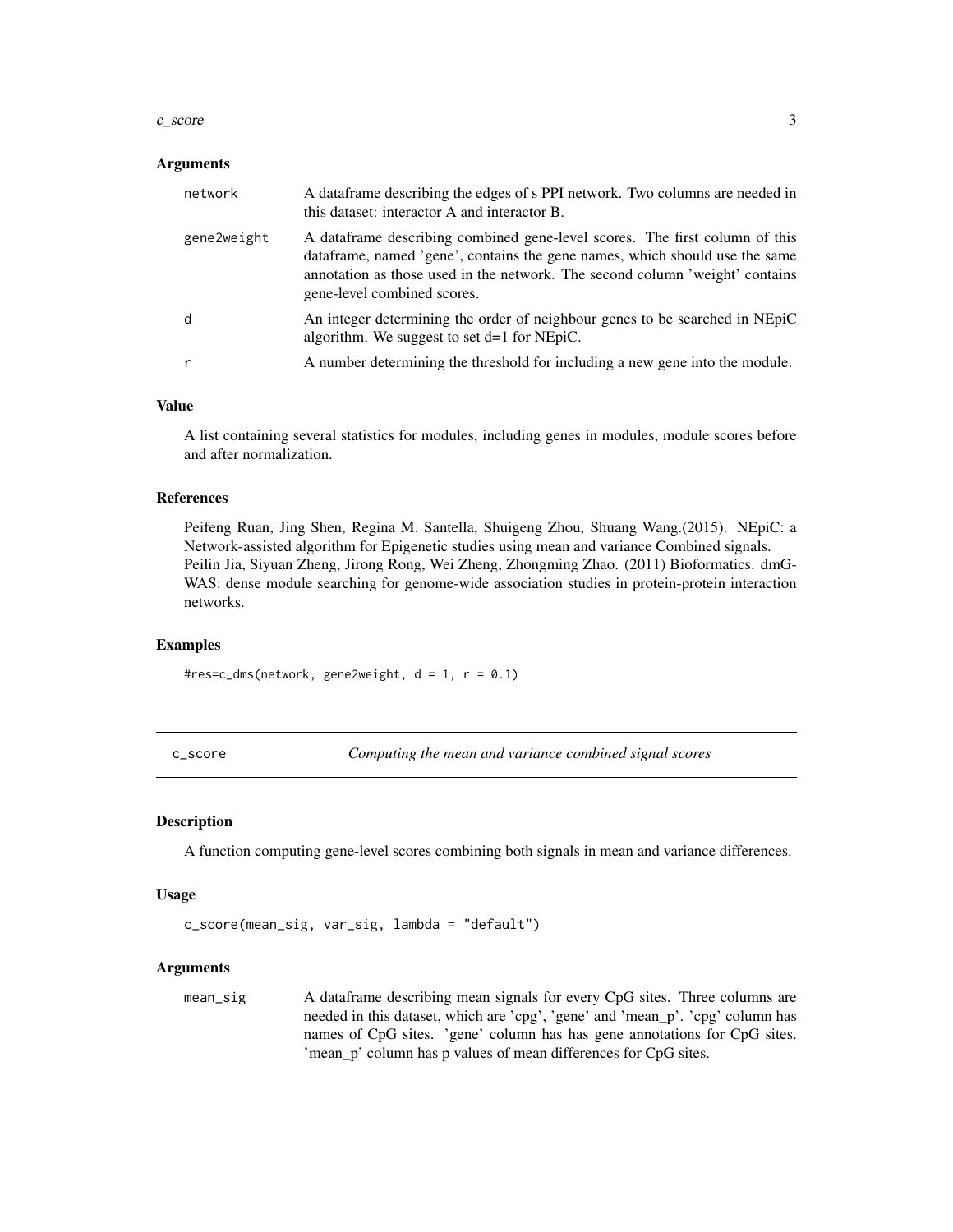<span id="page-3-0"></span>

| var_sig | A dataframe describing variance signals for every CpG sites. Three columns          |
|---------|-------------------------------------------------------------------------------------|
|         | are needed in this dataset, which are 'cpg', 'gene' and 'var_p'. 'cpg' column       |
|         | has names of CpG sites. 'gene' column has has gene annotations for CpG sites.       |
|         | 'var_p' column has p values of variance differences for CpG sites.                  |
| lambda  | A parameter to balance mean and variance scores. NEpiC computes it as default       |
|         | if it is not otherwise specified by user. If $lambda = 1$ , NEpiC will search dense |
|         | modules using only mean signals. If lambda = 0, NEpiC will search dense             |
|         | modules using only variance signals. Users can also specify any float between 0     |
|         | and 1 for lambda if they have any additional prior biology information.             |

#### Value

c\_score returns a dataframe describing the combined gene-level scores, which can be used directly in c\_dms.

#### References

NEpiC: a Network-assisted algorithm for Epigenetic studies using mean and variance Combined signals. Peifeng Ruan, Jing Shen, Regina M. Santella, Shuigeng Zhou, Shuang Wang.(2015)

#### Examples

#c\_score(mean\_sig, var\_sig, lambda = "default")

permutation *Validating identified modules using permutations*

#### Description

A function shuffling the tumor/adjacent normal labels within a tumor/adjacent normal pair and repeating the permutation procedures to calculate the permutated module scores for the identified top 1 percentage modules.

#### Usage

```
permutation(normal_data, tumor_data, annotation, res, n = 100)
```
#### Arguments

| normal_data | The Illumina 450k methylation array results for normal samples. The rows rep-<br>resent the methylation sites and the columns represent different samples.                                                                                     |
|-------------|------------------------------------------------------------------------------------------------------------------------------------------------------------------------------------------------------------------------------------------------|
| tumor_data  | The Illumina 450k methylation array results for adjacent tumor paire samples.<br>The rows represent the methylation sites and the columns represent different<br>samples.                                                                      |
| annotation  | The annotation file for Illumina 450k methylation array data. The first column<br>is the methylation sites' names, whose column name is "cpg" and the second<br>column is the methylation sites' gene annotations, whose column name is "gene" |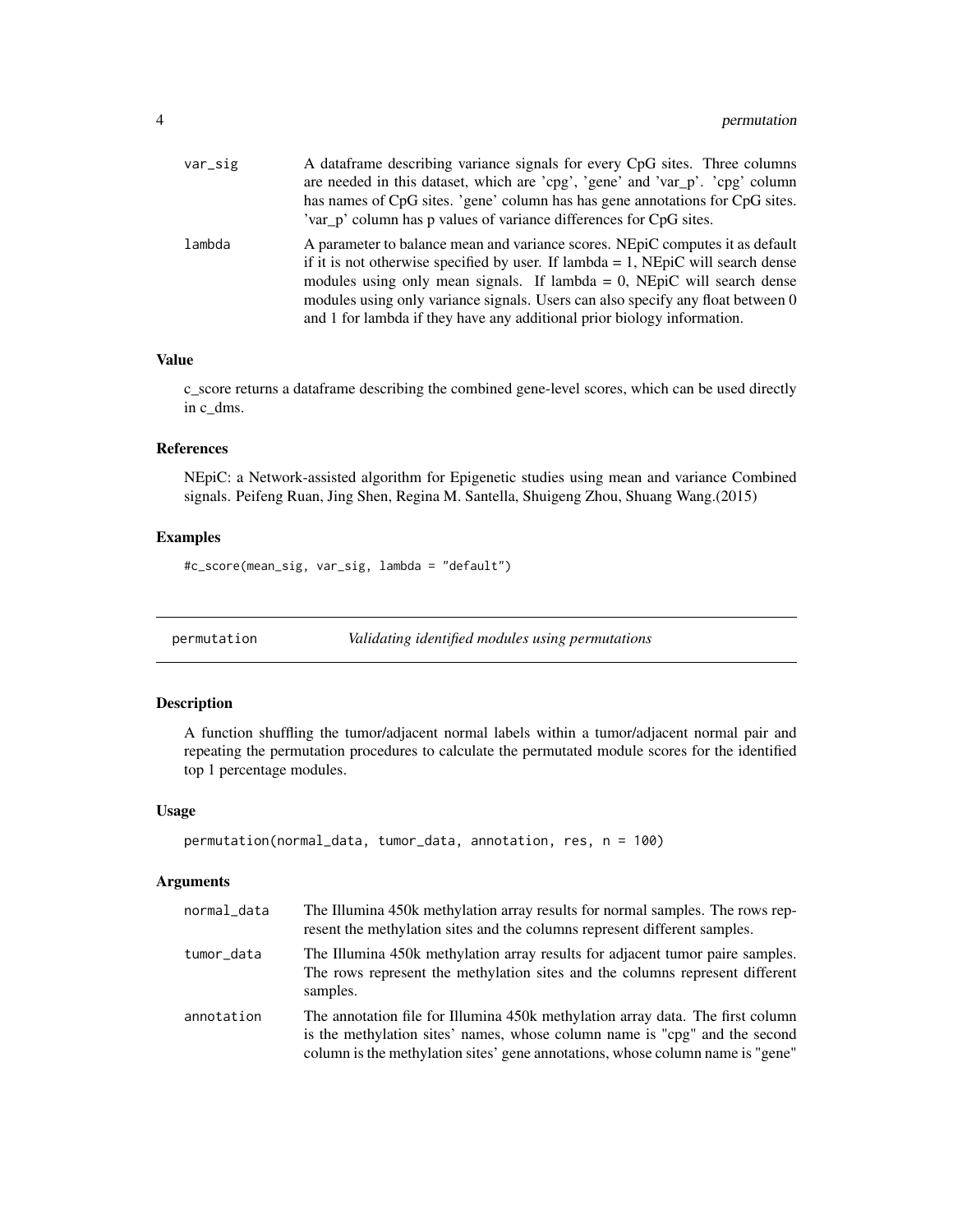#### permutation 5

| res | The result of the c dms, which contains the information of identified modules. |
|-----|--------------------------------------------------------------------------------|
|     | The numbers of permutations.                                                   |

#### Value

A dataset contains identified modules' names, identified modules' score, identified modules' permutated scores and the last column contains the permutation p values for identified modules.

#### References

Peifeng Ruan, Jing Shen, Regina M. Santella, Shuigeng Zhou, Shuang Wang.(2015). NEpiC: a Network-assisted algorithm for Epigenetic studies using mean and variance Combined signals.

#### Examples

```
#perm_result = function (normal_data, tumor_data, annotation, res, n = 100)
```